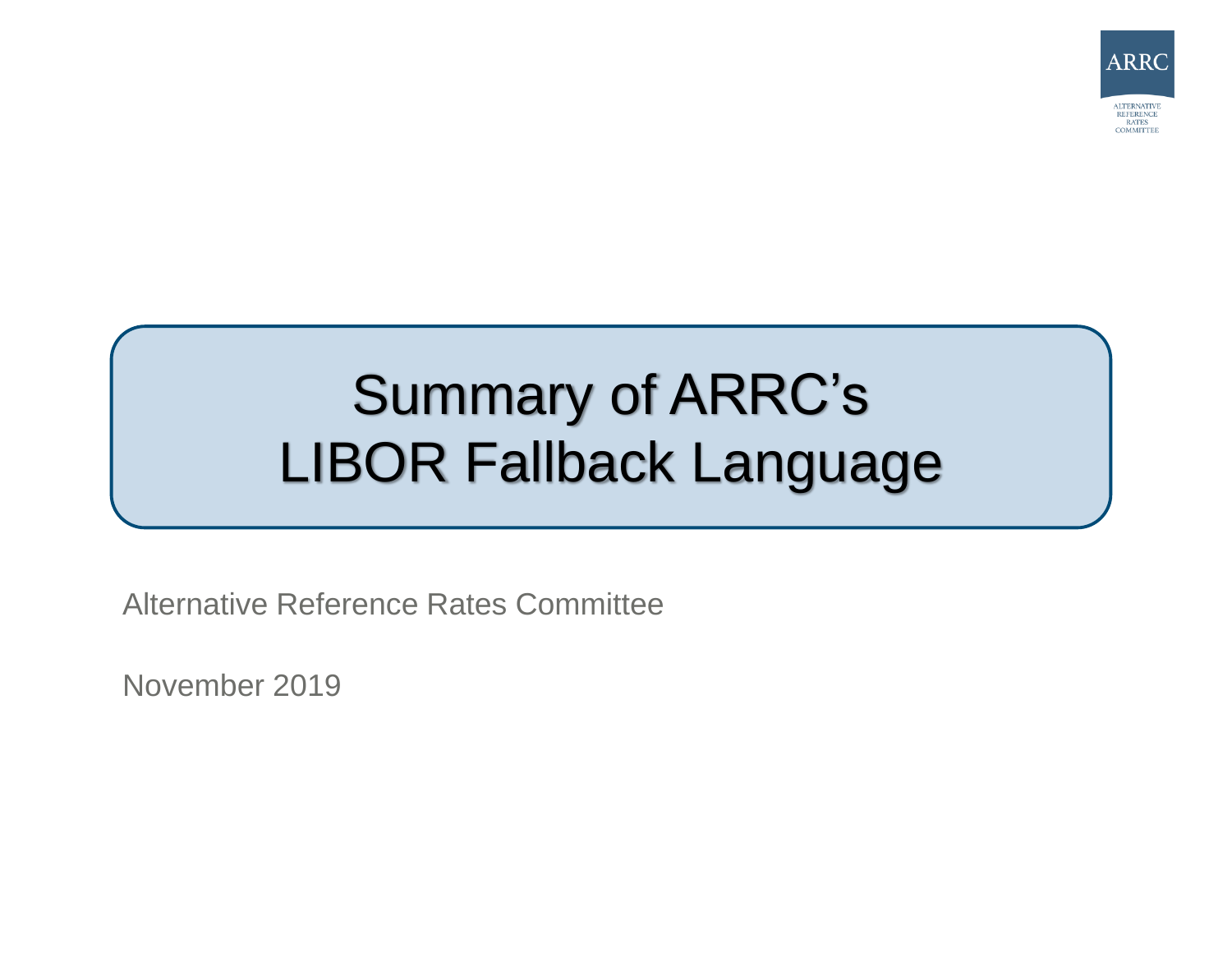

### **Executive Summary**

The Alternative Reference Rates Committee (ARRC) continues to support and prepare market participants for the transition from U.S. dollar (USD) LIBOR to the Secured Overnight Financing Rate (SOFR).

#### **BACKGROUND**

 The **ARRC's Second Report** stated that most contracts referencing LIBOR may not have robust fallback language.

- **Fallback language:** contractual provisions that specify the trigger events for a transition to a replacement rate, the replacement rate, and the spread adjustment to align the replacement rate with the benchmark being replaced—in this case USD LIBOR.
- The ARRC published Guiding Principles for More Robust LIBOR Fallback Contract Language in Cash [Products, Guiding Principles and Scope of Work for the ARRC Consumer Products Working Group an](https://www.newyorkfed.org/medialibrary/Microsites/arrc/files/2018/ARRC-principles-July2018)d has [consulted on and issued recommended fallback language](https://www.newyorkfed.org/arrc/fallbacks-contract-language) for floating rate notes, bilateral business loans, syndicated loans, securitizations, and residential adjustable rate mortgages.
- The ARRC's recommended fallback language is for market participants' voluntary use in contracts that reference USD LIBOR and was developed with the goal of reducing the risk of serious market disruption in the event that LIBOR is no longer usable.

### **ADOPTION OF FALLBACK LANGUAGE**

- 
- It is widely acknowledged that if LIBOR becomes unusable, much of existing fallback language could lead to significant changes to contract economics or uncertain outcomes.
- **Firms should incorporate robust fallback language in new contracts referencing USD LIBOR to help** facilitate a smooth transition to alternative reference rates.
- The ARRC has advocated for alignment of fallback language across cash products and has also been actively engaged in the work led by the International Swaps and Derivatives Association (ISDA) to consider best practices for contract robustness in derivatives contracts. ISDA is not expecting to analyze whether the fallbacks it anticipates implementing would be appropriate for non-derivatives.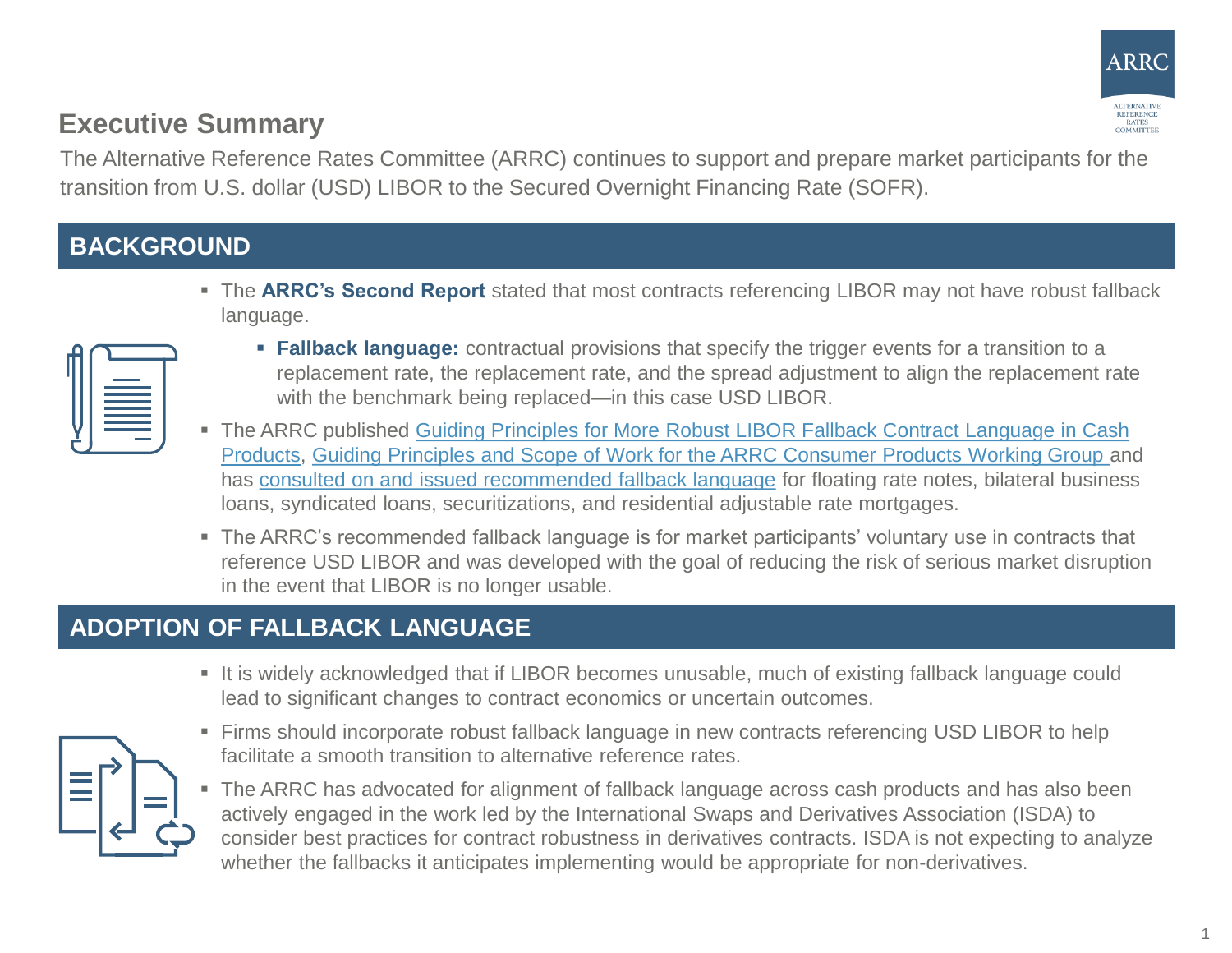

## **Overview of Products**

The ARRC released recommended contractual fallback language for floating rate notes, bilateral business loans, syndicated loans, securitizations, and residential adjustable rate mortgages. The interest rate for all the products defined below are tied to a benchmark rate.

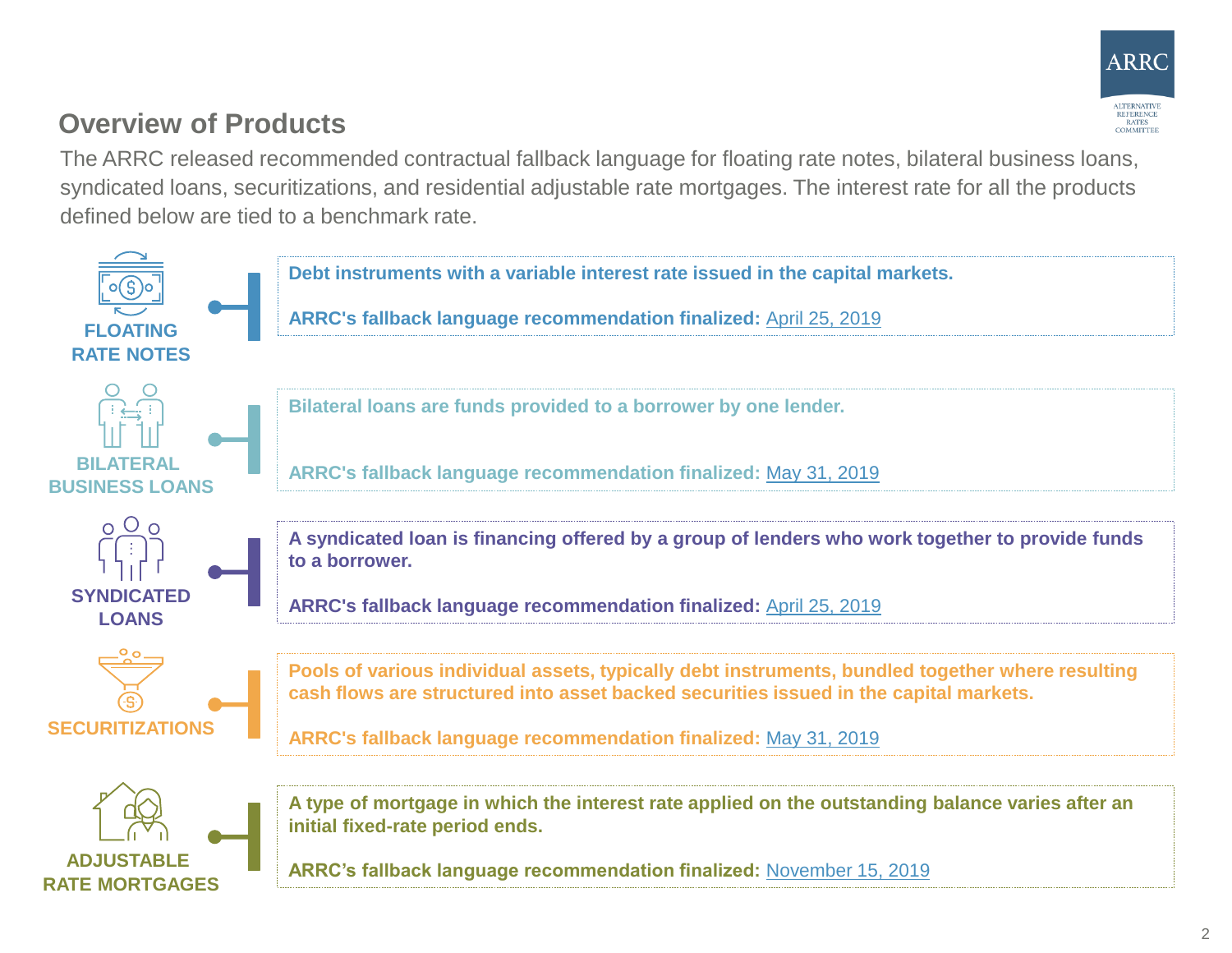

## **Overview of Fallback Parameters**

The ARRC recommended triggers, benchmark replacement rates and spread adjustments for the products noted.

The following slides include definitions of each and their applicability to each product.





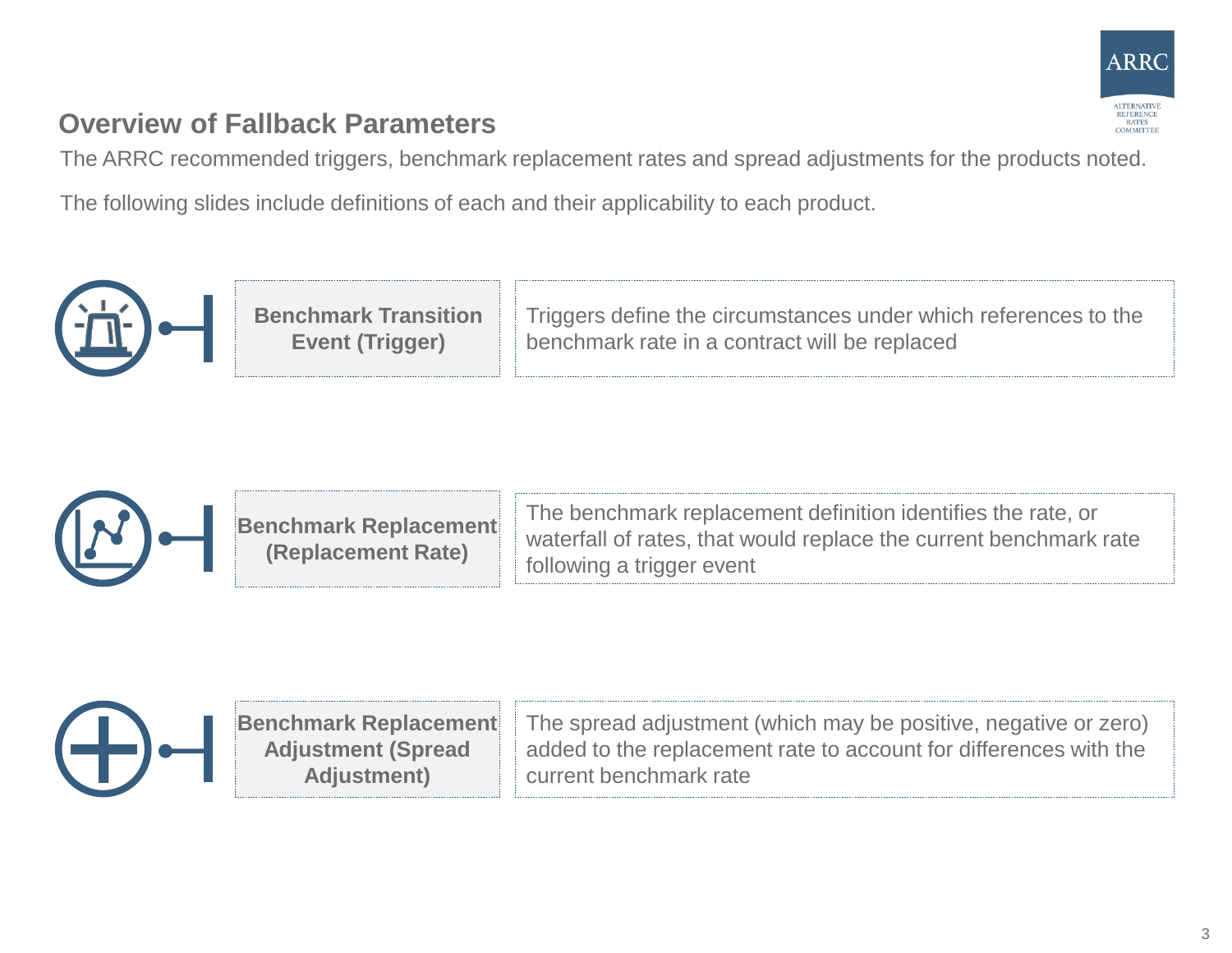| <b>Triggers</b>                                                                                                                                                                                                               | <b>FLOATING</b><br><b>RATE NOTES</b> | <b>BILATERAL</b><br><b>BUSINESS LOANS</b>                                                                                                                                                                                                                                                                                   | $\circ$ $\circ$<br>$\circ$<br><b>SYNDICATED</b><br><b>LOANS</b> | ARRC<br>ALTERNATIVE<br>REFERENCE<br>RATES<br>COMMITTEE<br><b>SECURITIZATIONS</b> |
|-------------------------------------------------------------------------------------------------------------------------------------------------------------------------------------------------------------------------------|--------------------------------------|-----------------------------------------------------------------------------------------------------------------------------------------------------------------------------------------------------------------------------------------------------------------------------------------------------------------------------|-----------------------------------------------------------------|----------------------------------------------------------------------------------|
| $\otimes$<br><b>PERMANENT CESSATION TRIGGERS</b>                                                                                                                                                                              |                                      |                                                                                                                                                                                                                                                                                                                             |                                                                 |                                                                                  |
| Administrator of the benchmark issues a public<br>statement announcing that it has or will cease to provide<br>the benchmark, and there is no successor administrator                                                         |                                      |                                                                                                                                                                                                                                                                                                                             |                                                                 |                                                                                  |
| The regulator with authority over the administrator of the<br>benchmark issues a public statement announcing that<br>the administrator has or will cease to provide the<br>benchmark, and there is no successor administrator |                                      |                                                                                                                                                                                                                                                                                                                             |                                                                 |                                                                                  |
| <b>PRE-CESSATION TRIGGERS</b>                                                                                                                                                                                                 |                                      |                                                                                                                                                                                                                                                                                                                             |                                                                 |                                                                                  |
| The regulator with authority over the administrator of the<br>benchmark announces that the benchmark is no longer<br>representative                                                                                           |                                      |                                                                                                                                                                                                                                                                                                                             |                                                                 |                                                                                  |
| Asset Replacement Percentage Trigger: Percentage of<br>underlying assets have been converted to the<br>benchmark replacement or replaced by assets bearing<br>interest based on the benchmark replacement                     |                                      |                                                                                                                                                                                                                                                                                                                             |                                                                 |                                                                                  |
|                                                                                                                                                                                                                               |                                      | The Asset Replacement Percentage Trigger is intended to minimize basis risk between securities and<br>the assets underlying these securities. It can be tailored to the specifics of a securitization transaction,<br>including the structure, nature of the underlying assets as well as the specific reporting mechanics. |                                                                 |                                                                                  |
| <b>EARLY "OPT IN" TRIGGERS</b>                                                                                                                                                                                                |                                      |                                                                                                                                                                                                                                                                                                                             |                                                                 |                                                                                  |

Allows parties to move to a benchmark replacement if<br>
certain conditions are met  $\bigodot$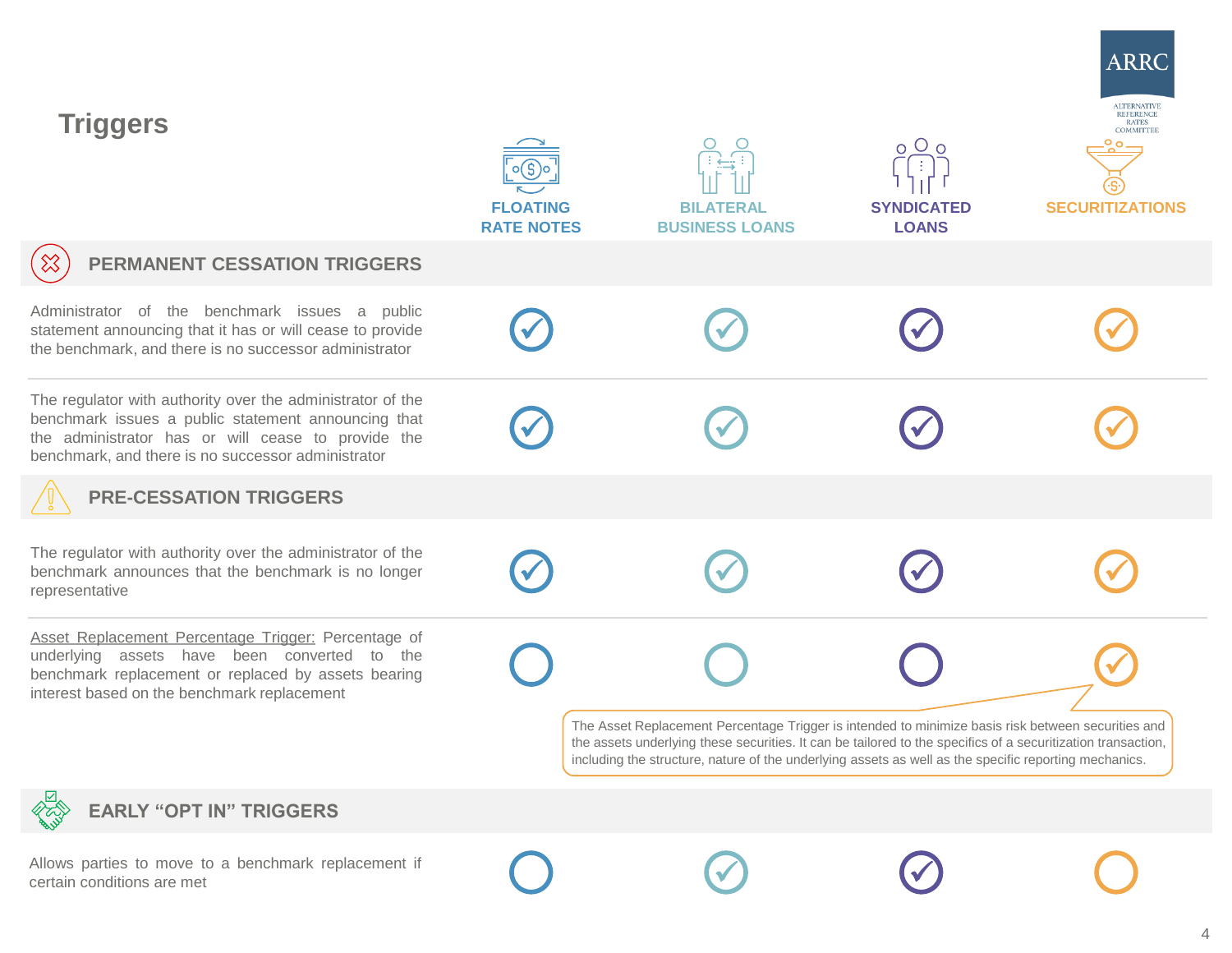

#### **Hardwired Benchmark Replacement Waterfalls**

The ARRC has proposed the following benchmark replacement waterfalls. Some [users](https://www.newyorkfed.org/medialibrary/Microsites/arrc/files/2019/Users_Guide_to_SOFR.pdf) may fallback to an average of SOFR, rather than a term rate, or a simple average rather than a compounded average.



<sup>1</sup> Forward-looking term SOFR does not currently exist. The ARRC's [Paced Transition Plan](https://www.newyorkfed.org/arrc/sofr-transition#pacedtransition) calls for the "creation of a term reference rate based on SOFR derivatives markets once liquidity has developed sufficiently to produce a robust rate."

<sup>2</sup> The ARRC currently qualifies as a "Relevant Governmental Body." This term is defined as the Federal Reserve Board and/or the Federal Reserve Bank of New York, or a committee officially endorsed or convened by the Federal Reserve Board and/or the Federal Reserve Bank of New York or any successor thereto.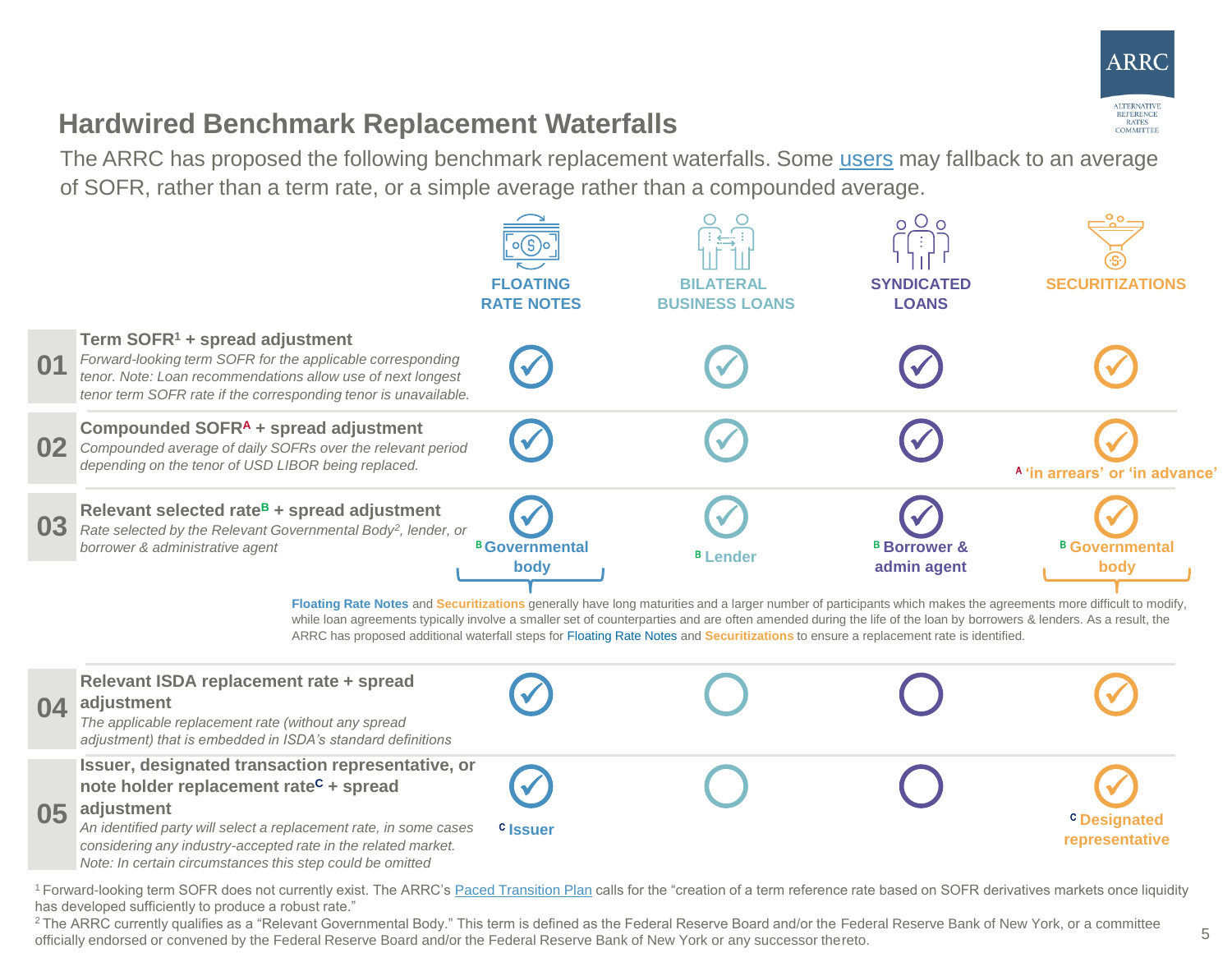

#### **Hardwired Benchmark Replacement Spread Adjustments**

|                                                                                                                                                                                           | <b>FLOATING</b><br><b>RATE NOTES</b>          | <b>BILATERAL</b><br><b>BUSINESS LOANS</b> | 0 <sup>0</sup><br><b>SYNDICATED</b><br><b>LOANS</b> | <b>SECURITIZATIONS</b>                                                 |
|-------------------------------------------------------------------------------------------------------------------------------------------------------------------------------------------|-----------------------------------------------|-------------------------------------------|-----------------------------------------------------|------------------------------------------------------------------------|
| <b>ARRC Selected</b><br><b>Spread Adjustment</b><br>Spread adjustment that has been selected<br>or recommended by the Relevant<br>Governmental Body                                       |                                               |                                           |                                                     |                                                                        |
| <b>ISDA Fallback Spread</b><br><b>Adjustment</b><br>Spread adjustment that would apply to the<br>replacement rate for a derivative transaction<br>referencing ISDA's standard definitions |                                               |                                           |                                                     |                                                                        |
| <b>Other Selected</b><br><b>Spread Adjustment</b>                                                                                                                                         | Issuer or its designee<br>selected adjustment | Lender selected<br>adjustment             | Borrower & admin<br>agent selected<br>adjustment    | <b>Designated transaction</b><br>representative selected<br>adjustment |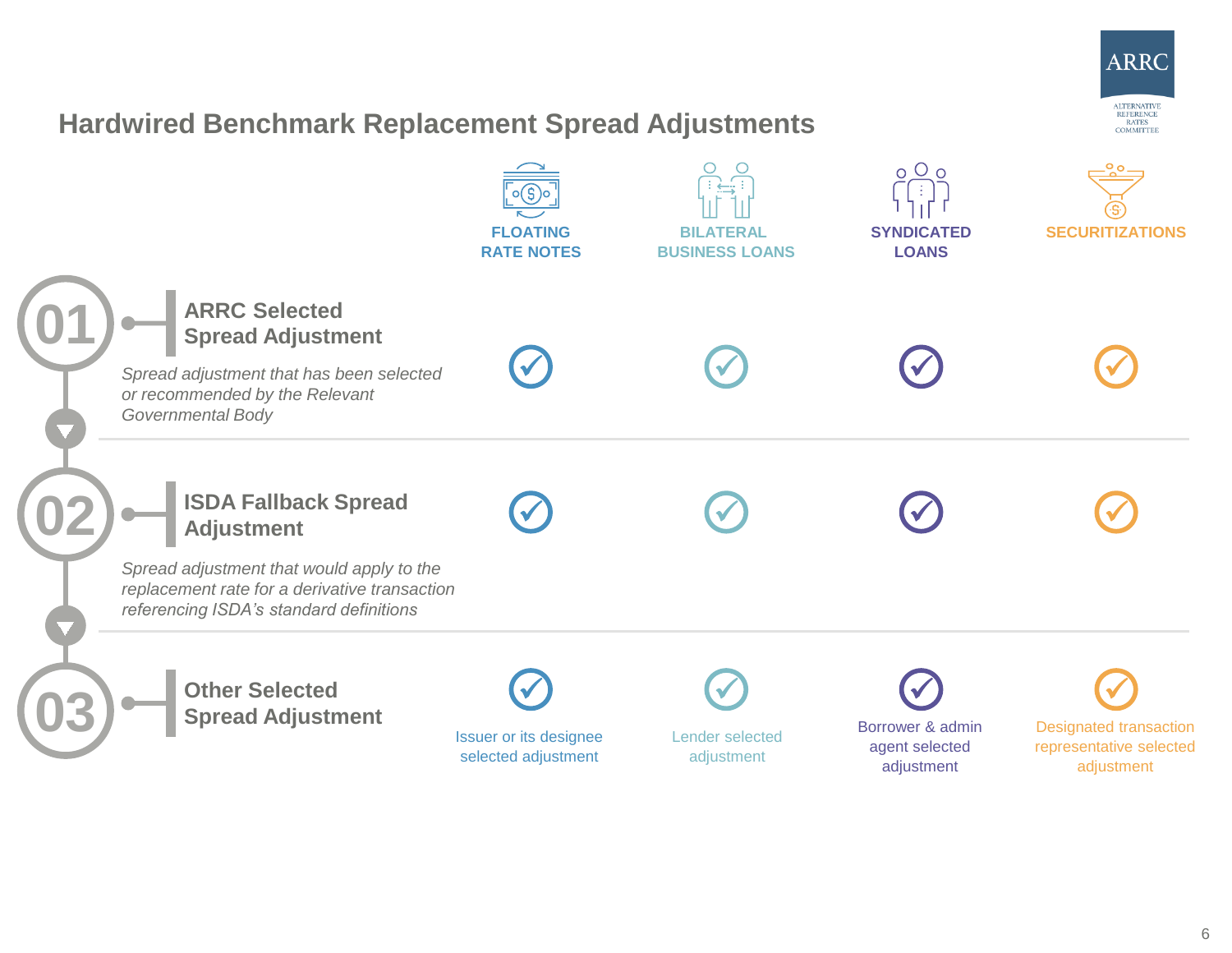

# **Residential, Closed-End Adjustable Rate Mortgages (ARMs)**

The ARRC's final recommendation for ARMs is intended to be consistent with its recommendations for other cash products, but it recognizes the need for plain and direct contract language in consumer products. The final recommendation for ARMs refers to a replacement index "selected or recommended for use in consumer products, including residential adjustable-rate mortgages, by the Board of Governors of the Federal Reserve System, the Federal Reserve Bank of New York, or a committee endorsed or convened by the Board of Governors of the Federal Reserve System or the Federal Reserve Bank of New York."

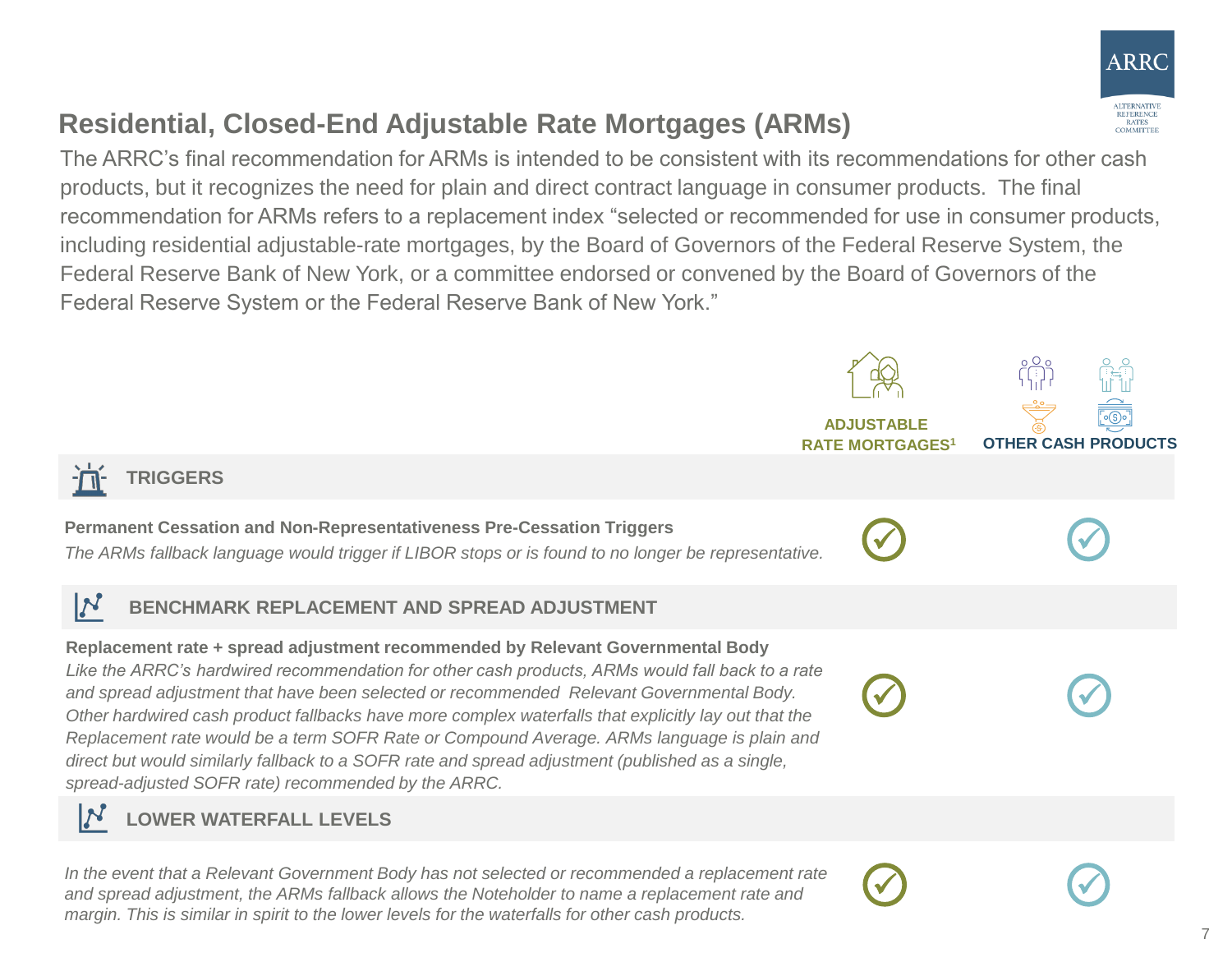

## **Hardwired vs. Amendment Approach for Loan Products**

The ARRC has also offered an alternative "amendment approach" fallback language for bilateral business and syndicated loan products, as reflected by the chart below. Loan agreements typically involve a known set of parties and are often amended. This approach recognizes this feature of the loan market, creating a streamlined amendment process to select a replacement rate and spread adjustment. Market participants may find the flexibility offered in this language to be appropriate in the current stage of the transition; however it may not be feasible to use the amendment approach to negotiate thousands of loans simultaneously in the event of LIBOR becoming unusable. Market participants who choose the amendment approach should therefore expect that future amendments to adopt a more "hardwired" approach may be desirable.

|                                                                                                                                                                                                             | <b>BILATERAL</b><br><b>BUSINESS LOANS</b> | $\circ \circ$<br><b>SYNDICATED</b><br><b>LOANS</b> |
|-------------------------------------------------------------------------------------------------------------------------------------------------------------------------------------------------------------|-------------------------------------------|----------------------------------------------------|
| <b>AMENDMENT APPROACH TRIGGERS</b>                                                                                                                                                                          | <b>Lender</b>                             | <b>Admin Agent</b>                                 |
| <b>Permanent Cessation Triggers and Pre-Cessation Trigger</b>                                                                                                                                               |                                           |                                                    |
| Early "Opt In" Trigger <sup>3</sup>                                                                                                                                                                         |                                           |                                                    |
| SELECTION OF BENCHMARK REPLACEMENT RATE AND SPREAD ADJUSTMENT                                                                                                                                               | Lender                                    | <b>Borrower &amp;</b><br><b>Admin Agent</b>        |
| Relevant replacement rate + spread adjustment<br>After trigger occurs, lender (bilateral loans) or borrower & administrative agent (syndicated loans) may propose<br>a replacement rate & spread adjustment |                                           |                                                    |
| <b>CONSENT TO REPLACEMENT RATE AND SPREAD ADJUSTMENT</b>                                                                                                                                                    | <b>Borrower</b>                           | <b>Required</b><br><b>Lenders</b>                  |
| Effectiveness of proposed replacement rate and spread depends on negative consent (mandatory triggers) or<br>affirmative consent (early opt-in triggers) of the required lenders                            |                                           |                                                    |
| Effectiveness of proposed replacement rate and spread may depend on negative consent of borrower                                                                                                            |                                           |                                                    |
| <sup>3</sup> For syndicated loans, in addition to the administrative agent, Required Lenders can also determine an early "opt in" trigger.                                                                  |                                           |                                                    |